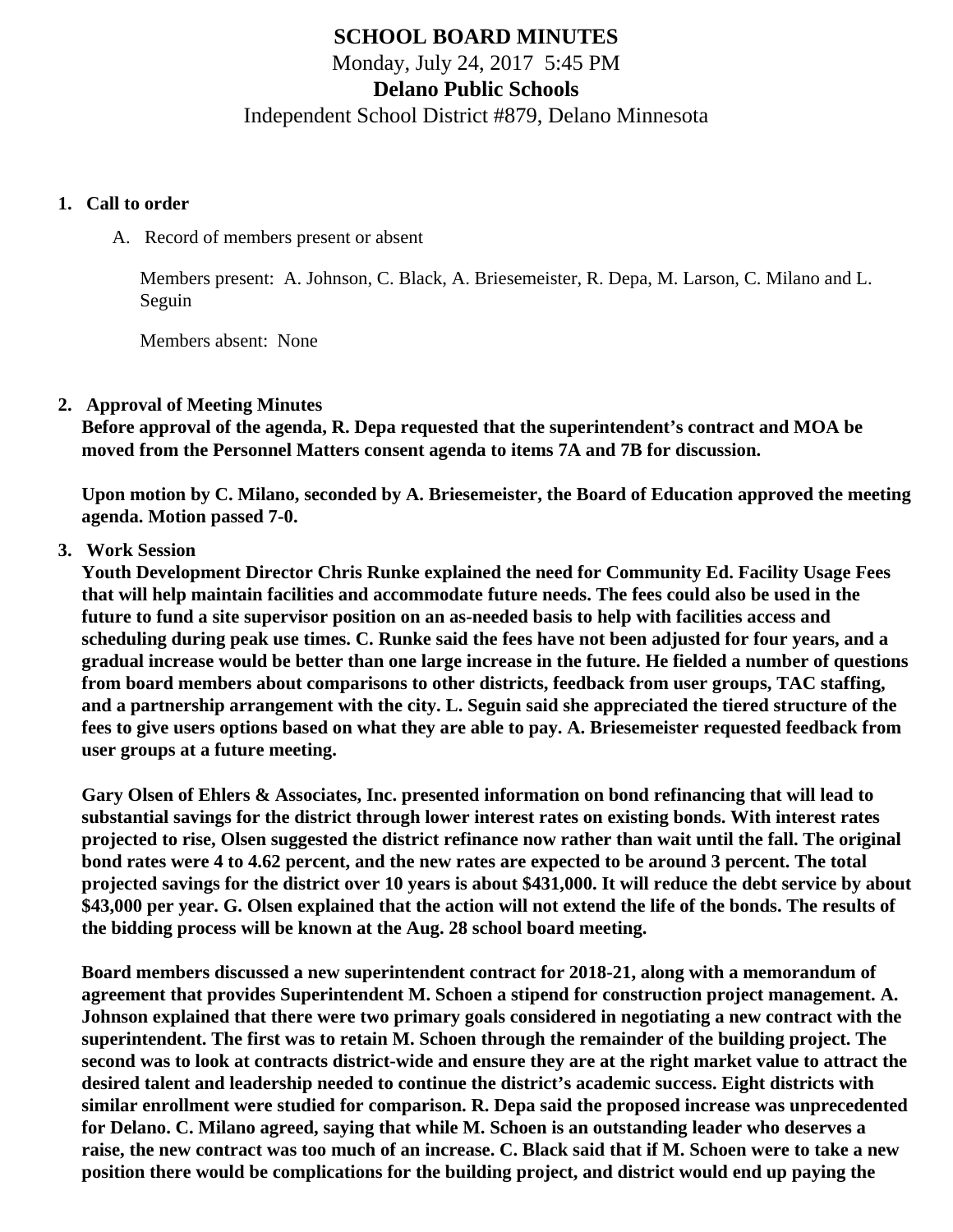same as the proposed amount for a new superintendent. L. Seguin said the district needs to offer a competitive market rate.

M. Schoen shared that a new one-year transportation agreement has been negotiated with Stahlke Bus Service. The contract is an increase of about 2.5 percent, or about \$38,000 for the year.

L. Seguin provided a Project Oversight Committee update. She said good progress is being made, the budget is being maintained and there is still a healthy contingency fund. M. Schoen said the extended parking lot at the intermediate school will be ready for school and that the new high school entrance will open in October.

M. Schoen shared briefly about Policy 533-Wellness, explaining that it is reflective of new federal laws regarding food in the schools. It also more closely matches the MSBA model policy.

Upon motion by R. Depa, seconded by L. Seguin, the Board of Education called the meeting to recess at 6:54 p.m. Motion passed 7-0.

Board Chair A. Johnson called the meeting out of recess and to order at 7:05 p.m.

4. Pledge of Allegiance

### 5. Consent Agenda

Upon motion by M. Larson, seconded by A. Briesemeiester, the Board of Education approved the Consent Agenda. Motion passed 7-0.

- A. School Board Minutes
	- 1. [June 26, 201](http://www.delano.k12.mn.us/pb/app/agenda/minutes/155)7
- B. Financial Affairs
	- 1. [Current Budget Status with Year-to-Date Adjustm](/docs/district/Business_Office/FY18_Budget_Report_July.pdf)ents
	- 2. [Investment Transactio](/docs/district/Business_Office/Investment_Schedule_June_2017.pdf)ns
	- 3. [Construction Bond Investment Transacti](/docs/district/Business_Office/Bond_Investment_schedule_June_17.pdf)ons
	- 4. [Wire Transfer](/docs/district/Business_Office/Wire_Transfer_June_2017.pdf)s
	- 5. [Minnesota Liquid Asset Fun](/docs/district/Business_Office/Liquid_Asset_Fund_June_2017.pdf)d
	- 6. [Cash Repo](/docs/district/Business_Office/Cash_Report_June_2017.pdf)rt
	- 7. [Revenue Report by Fu](/docs/district/Business_Office/SCHOOL_BOARD_REPORTS_-_REVENUE_BY_FUND_TOTAL__(Date__6_2018).pdf)nd
	- 8. [Expense Report by Fu](/docs/district/Business_Office/SCHOOL_BOARD_REPORTS_-_EXP_BY_FUND_TOTAL__(Date__6_2018).pdf)nd
	- 9. [Expense Report by Progra](/docs/district/Business_Office/SCHOOL_BOARD_REPORTS_-_EXPENDITURES_BY_PROGRAM__(Date__6_2018).pdf)m
	- 10. [Expense Report by Obje](/docs/district/Business_Office/SCHOOL_BOARD_REPORTS_-_EXPENDITURES_BY_OBJECT__(Date__6_2018).pdf)ct
	- 11. [List of Bills Presented for Payme](/docs/district/Business_Office/DETAIL_OF_MONTHLY_BILLS_PRESENTED_FOR_PAYMENT_(Dates__04_01_17_-_07_19_17).pdf)nt
- 6. [Resolution for Acceptance of Gif](/docs/district/Business_Office/Resolution_for_Acceptance_of_Gifts_7.24.17.pdf)t[s](/docs/district/Business_Office/Resolution_for_Acceptance_of_Gifts_7.24.17.pdf) Upon motion by L. Seguin, seconded by R. Depa, the Board of Education approved the Resolution for Acceptance of Gifts. Motion passed 7-0.
- 7. [Personnel Matters:](/docs/district/Business_Office/07.24.17.pdf) Upon motion by R. Depa, seconded by A. Briesemeiester, the Board of Education approved the consent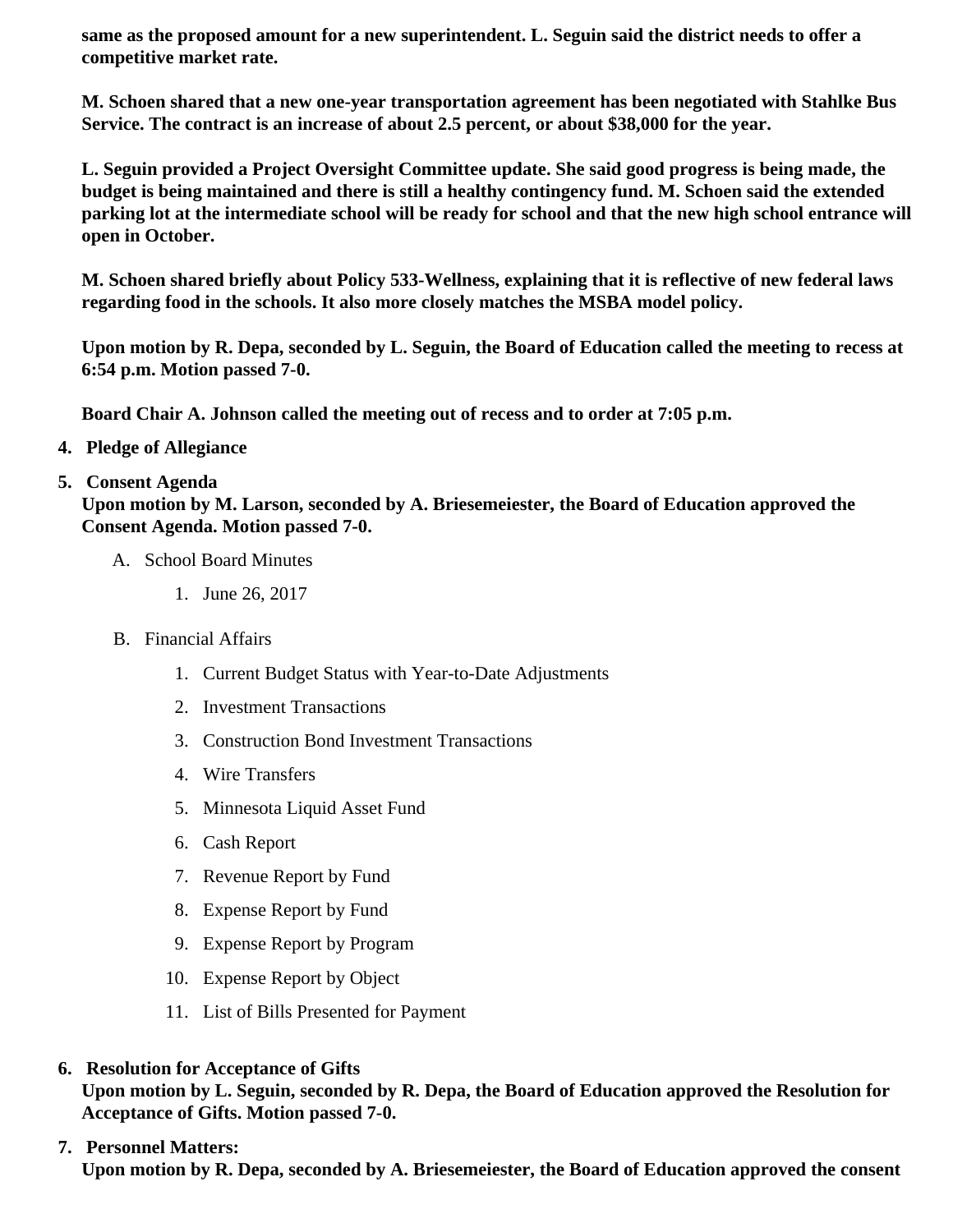portion of the Personnel Matters. Motion passed 7-0.

A. Upon motion by L. Seguin, seconded by M. Larson, the Board of Education approved the superintendent's contract for 2018-2021. Motion passed 5-2. Voted for: A. Johnson, M. Larson, A. Briesemeister, C. Black, L. Seguin. Voted against: R. Depa, C. Milano.

B. Upon motion by M. Larson, seconded by A. Briesemeister, the Board of Education approved the memorandum of agreement for the superintendent's contract, effective July of 2017. Motion passed 5-2. Voted for: A. Johnson, M. Larson, A. Briesemeister, C. Black, L. Seguin. Voted against: R. Depa, C. Milano.

- 8. Public Comment: School patrons are given the opportunity to address the school board regarding items that are not on the agenda. All patrons will be asked to state their name and address for the record. None.
- 9. Administrative Reports

## A. Superintendent

M. Schoen reported that construction is in full swing and that the work is progressing on schedule s far. Projects are on a tight schedule to finish in the final week of August. The new building is progressing on schedule as well. School board members will be touring the site on Aug. 10.

B. Business Manager

M. Reeder reported that the bond refunding will produce an estimated savings of over \$400,000 in the remaining life of the bonds. The final payment will take place in 2028. M. Reeder said the curre interest rate on the bond is 4 to 4.6 percent, and the new estimated interest rate will be about 3 percent, which will save over \$40,000 per year. M. Reeder explained that the Board of Education would be calling for the sale later in the meeting, and would approve the sale at the August board meeting.

C. Community Education Director

D. Johnson reported that two concerts in the park have already occurred, and shared information about upcoming concerts. She said that Wee Tiger Preschool summer classes are underway and going well. A number of scholarship students are participating in that program. Registration for Wee Tige Preschool is open for this fall for ages 3-5. D. Johnson said the district will find out on Aug. 1 if its two applications for additional funding are approved. She said that Aug. 4 is the last day to register for Tiger Kids Club for the school year and start on the first day of school. She added that there is room in the Tiger Kids Club preschool program as well, but demand is high for the school-age program. In terms of sports, the first gymnastics session is wrapping up with 77 kids involved. A second summer session begins Aug. 2. The summer time in the parks program done in cooperatio with the city is in its third week. There have been more than 20 kids each week so far, and that is higher enrollment than previously. Tennis camps and clinics have been in Rockford for the summe August tennis will be held in Delano. There is also a summer football program for grades 2-6, flag football training camp, and a voyager environmental camp. A fourth swimming session began the same day of the meeting, and a fifth session will also be held because the pool will not be available next summer.

10. Board Reports

## A. [Wright Technical Cente](/docs/district/Business_Office/WTC_Minutes_June_2017.pdf)r

A. Briesemeister reported that the WTC is actively looking to hire a new a new executive director, which has taken up much of the summer. A. Briesemeister said the board hopes to offer a contract Aug. 8.